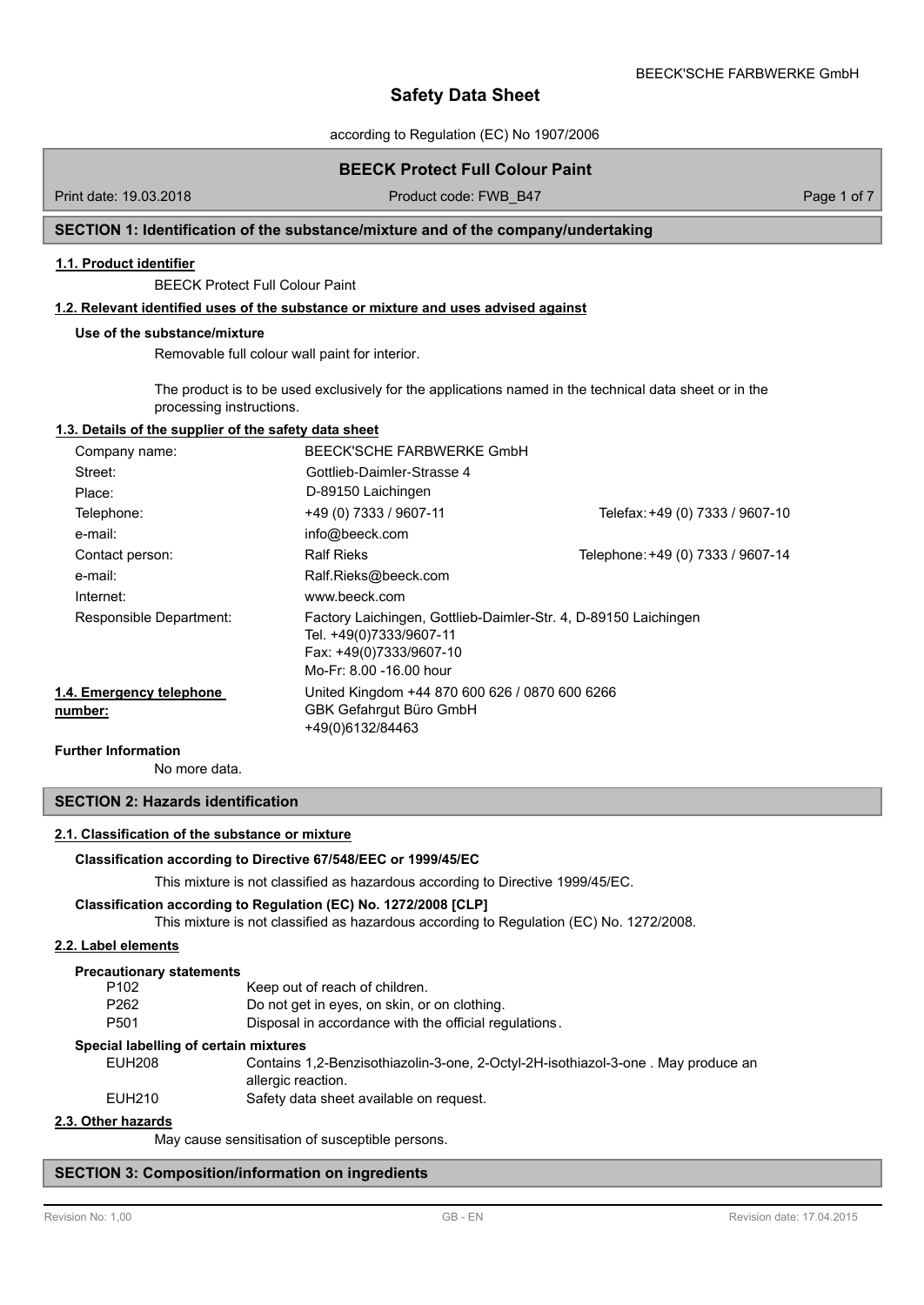according to Regulation (EC) No 1907/2006

### **BEECK Protect Full Colour Paint**

Print date: 19.03.2018 Product code: FWB\_B47 Page 2 of 7

#### **3.2. Mixtures**

**Chemical characterization**

Water: 30 - 40 %

## **SECTION 4: First aid measures**

### **4.1. Description of first aid measures**

#### **General information**

Show this safety data sheet to the doctor in attendance. Never give anything by mouth to an unconscious person. Lay the affected person down and keep him still; If unconscious, place the person in the recovery position.

#### **After inhalation**

Move to fresh air. Lay the affected person down, and keep her or him warm and calm. If symptoms persist, call a physician. In case of irregular breathing or respiratory arrest: Oxygen or artificial respiration, if needed.

### **After contact with skin**

Wash contaminated skin areas thoroughly with soap and water. Remove soiled clothing. Do not use solvents or thinners. If skin irritation persists, call a physician.

#### **After contact with eyes**

Rinse with plenty of water immediately, also under the eyelids, for at least 15 minutes. Remove contact lenses, if applicable. Consult an ophthalmologist immediately.

#### **After ingestion**

Immediately give large quantities of water to drink. Do not induce vomiting.

In the event of spontaneous nausea and unconsciousness, keep the head back and bring the patient into the recovery position. Keep the respiratory tract open, prevent aspiration. Lay the affected person down, and keep her or him warm and calm. Consult a physician.

#### **4.2. Most important symptoms and effects, both acute and delayed**

May cause eye/skin irritation.

nausea, vomiting, cough, shortness of breath, abdominal pain.

### **4.3. Indication of any immediate medical attention and special treatment needed**

Symptomatic treatment (decontamination and vital functions).

### **SECTION 5: Firefighting measures**

### **5.1. Extinguishing media**

#### **Suitable extinguishing media**

The product itself does not burn. Use extinguishing measures that are appropriate to the environment.

### **Unsuitable extinguishing media**

Do not use a solid water stream as it may scatter and spread fire.

### **5.2. Special hazards arising from the substance or mixture**

The release of the following substances is possible in a fire: carbon dioxide (CO2), carbon monoxide

(CO), smoke, nitrogen oxides (NOx).

The inhalation of hazardous decomposition products may cause serious health damage.

#### **5.3. Advice for firefighters**

Wear self-contained breathing apparatus for fire fighting, if necessary.

#### **Additional information**

The combustion gases are partially condensed with the water used to extinguish the fire and end up as a contaminant in this water.

Do not let product enter drains.

### **SECTION 6: Accidental release measures**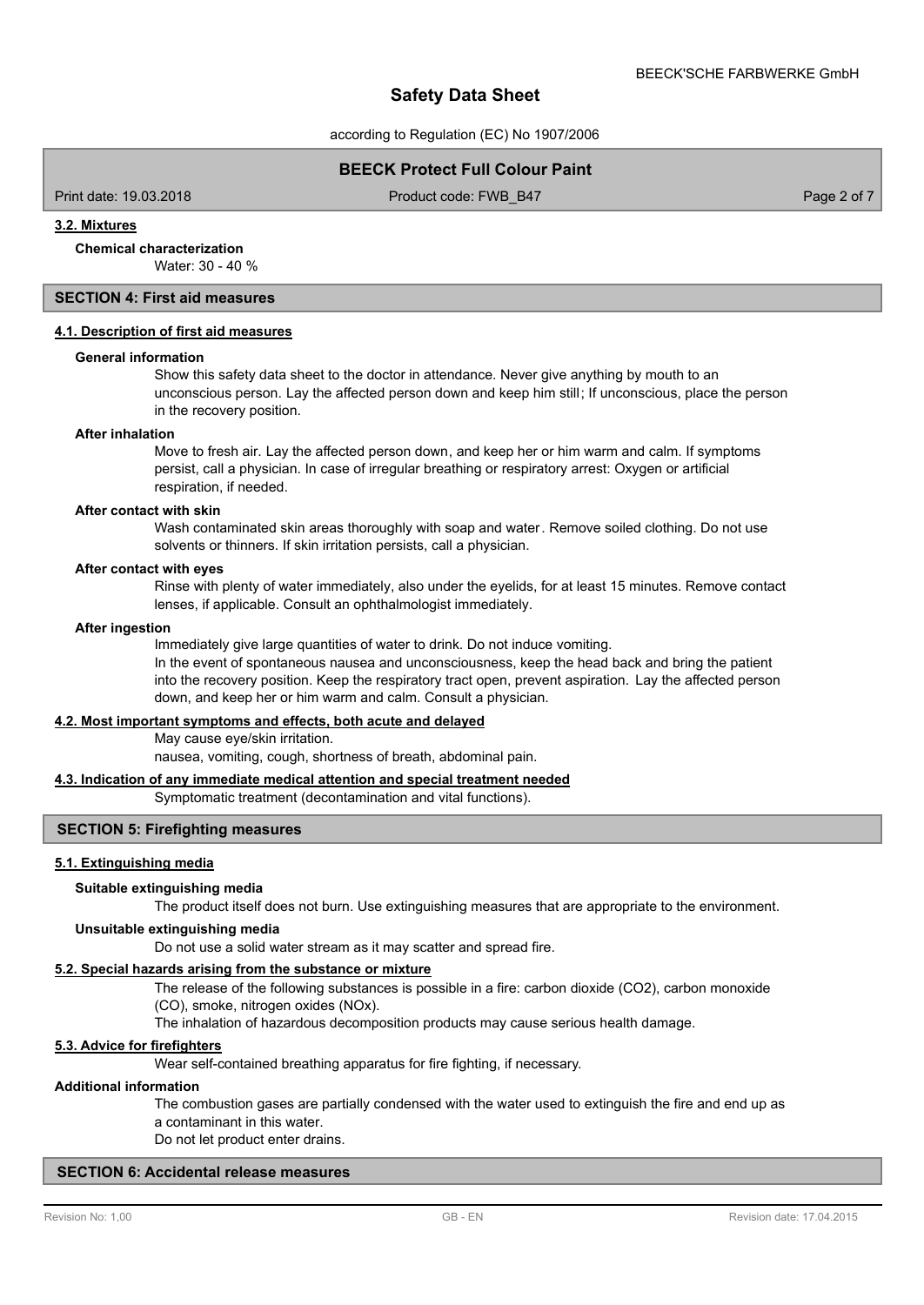according to Regulation (EC) No 1907/2006

### **BEECK Protect Full Colour Paint**

Print date: 19.03.2018 Product code: FWB\_B47 Page 3 of 7

### **6.1. Personal precautions, protective equipment and emergency procedures**

Evacuate personnel to a safe area. Provide good ventilation. Do not breathe in vapours and mist. Use personal protective equipment.

Slipping hazard due to leakage. Avoid bringing product in contact with the skin.

#### **6.2. Environmental precautions**

May not end up in waste water or open waters. Entry into rivers or surface water is to be prevented by the erection of barriers made of sand or earth or by other suitable barriers. Contact the responsible authority immediately if the product ends up in the soil, a body of water, or the sewer system.

### **6.3. Methods and material for containment and cleaning up**

Soak up with inert absorbent material (e.g. sand, silica gel, acid binder, universal binder). Dispose of as described in section 13. After cleaning, flush away traces with water.

### **6.4. Reference to other sections**

See section 8, 13

### **SECTION 7: Handling and storage**

### **7.1. Precautions for safe handling**

#### **Advice on safe handling**

Provide sufficient air exchange and/or exhaust in work rooms. Containers keep tightly closed. Avoid contact with skin and eyes.

The further treatment / removal of coatings by grinding, burning, etc. may create hazardous dust and/or vapour.

Do not breathe vapours/dust. When using, do not eat, drink, or smoke.

Suitable protective equipment: See section 8.

#### **Advice on protection against fire and explosion**

The product is not flammable.

The product is not explosive.

### **Further information on handling**

Comply with the health and safety at work laws. Handle, store and transport in compliance with local regulations and in labelled containers that are suitable for this product.

#### **7.2. Conditions for safe storage, including any incompatibilities**

### **Requirements for storage rooms and vessels**

Store in compliance with the local regulations. Store sealed in the original container. Keep in a dry, cool place. Protect from freezing.

#### **Advice on storage compatibility**

Do not store near acids.

#### **Further information on storage conditions**

Smoking in the storage rooms is forbidden. Entry by unauthorized individuals is forbidden. Keep at temperatures between 5°C and 25°C.

Already opened containers should be closed thoroughly and should be stored upright in order to prevent leakage.

### **7.3. Specific end use(s)**

No data available.

### **SECTION 8: Exposure controls/personal protection**

### **8.1. Control parameters**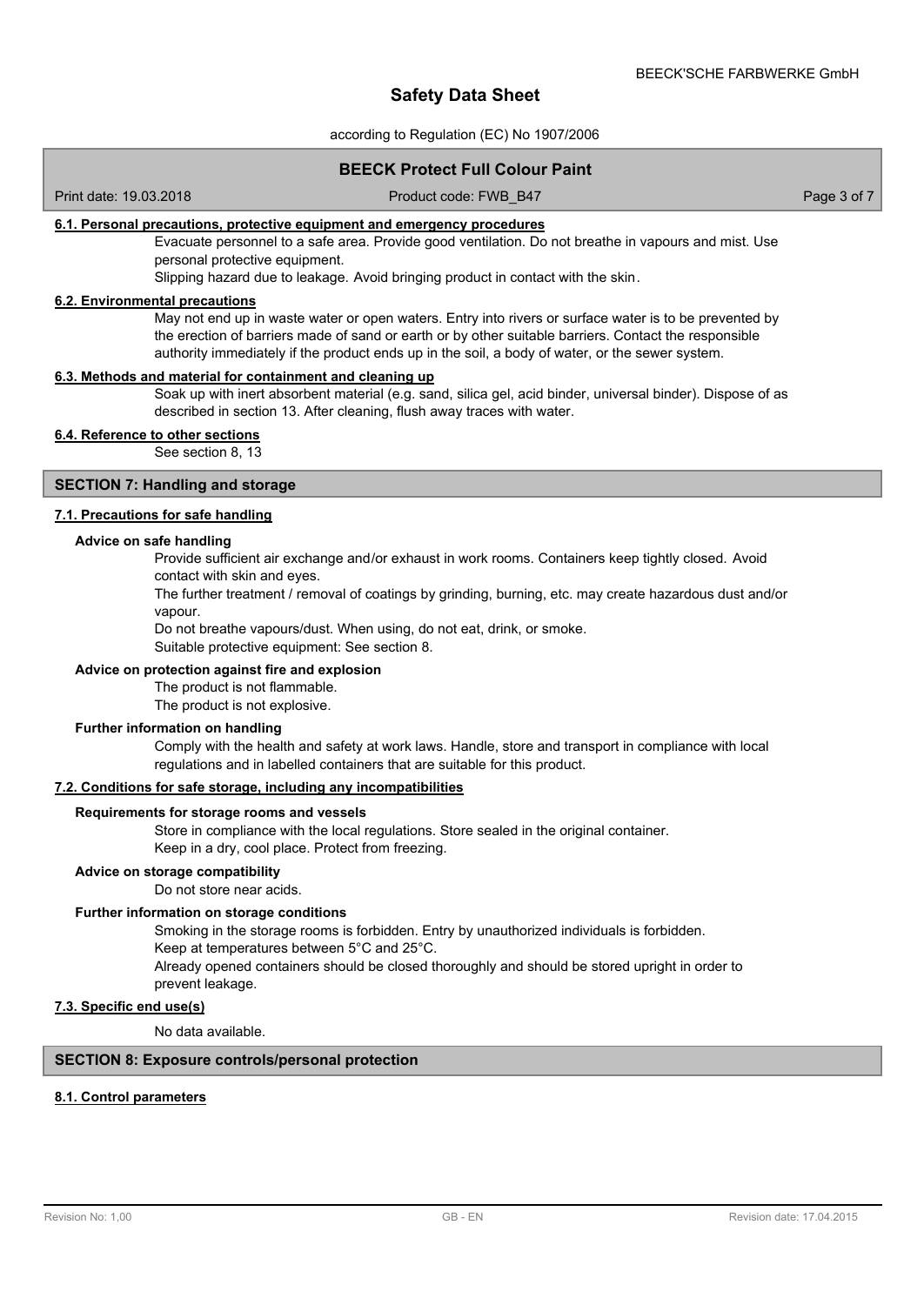according to Regulation (EC) No 1907/2006

### **BEECK Protect Full Colour Paint**

Print date: 19.03.2018 Product code: FWB\_B47 Product code: FWB\_B47 Page 4 of 7

#### **Exposure limits (EH40)**

| l CAS No  | Substance                     | ppm | mg/m <sup>3</sup> | fibres/mll | Category      | Origin |
|-----------|-------------------------------|-----|-------------------|------------|---------------|--------|
| 1317-65-3 | Calcium carbonate, respirable |     |                   |            | TWA(8 h)      | WEL    |
|           |                               |     |                   |            | STEL (15 min) | WEL    |
| 1309-37-1 | Rouge, total inhalable        |     | 10                |            | TWA(8 h)      | WEL    |
|           |                               |     |                   |            | STEL (15 min) | WEL    |

### **8.2. Exposure controls**

### **Appropriate engineering controls**

Ensure adequate ventilation, especially in confined areas. This can be achieved by local or space exhaust. If this is not sufficient, in order to hold the solvent vapour concentration lower than the occupational exposure limit an approved respiratory protection apparatus must be worn.

#### **Protective and hygiene measures**

Avoid contact with skin and eyes. Do not breathe in vapours or spray mist. Remove and wash contaminated clothing before re-use. Do not eat, drink, smoke or take snuff at work. Wash hands before breaks and immediately after handling the product. Keep away from food, drink and animal food stuffs.

### **Eye/face protection**

Safety glasses at risk of splashing. Safety glasses with side-shields.

Eye wash.

#### **Hand protection**

Protective gloves.

The manufacturer recommends the following glove materials: PVC- or rubber gloves. Safety gloves should be selected for the actual conditions of use and in accordance with the instructions for use provided by the manufacturer. Preventive skin protection: skin protection cream.

#### **Skin protection**

Impervious clothing, boots, apron, protective gloves.

Take off all contaminated clothing immediately. Wash contaminated skin areas thoroughly with soap and water.

### **Respiratory protection**

When workers are facing concentrations above the exposure limit, they must use appropriate certified respirators. In order to avoid inhalation of spray-mist and sanding dust, all spraying and sanding must be done wearing adequate respirator.

#### **Environmental exposure controls**

Do not flush into surface water or sanitary sewer system.

### **SECTION 9: Physical and chemical properties**

### **9.1. Information on basic physical and chemical properties**

| Physical state:               | liquid |                    |
|-------------------------------|--------|--------------------|
| Colour:                       |        |                    |
| Odour:                        | mild   |                    |
|                               |        | <b>Test meth</b>   |
| pH-Value:                     |        | 9 ISO 4316         |
| Changes in the physical state |        |                    |
| Melting point:                |        | No data available. |

Initial boiling point and boiling range: No data available.

**Test method**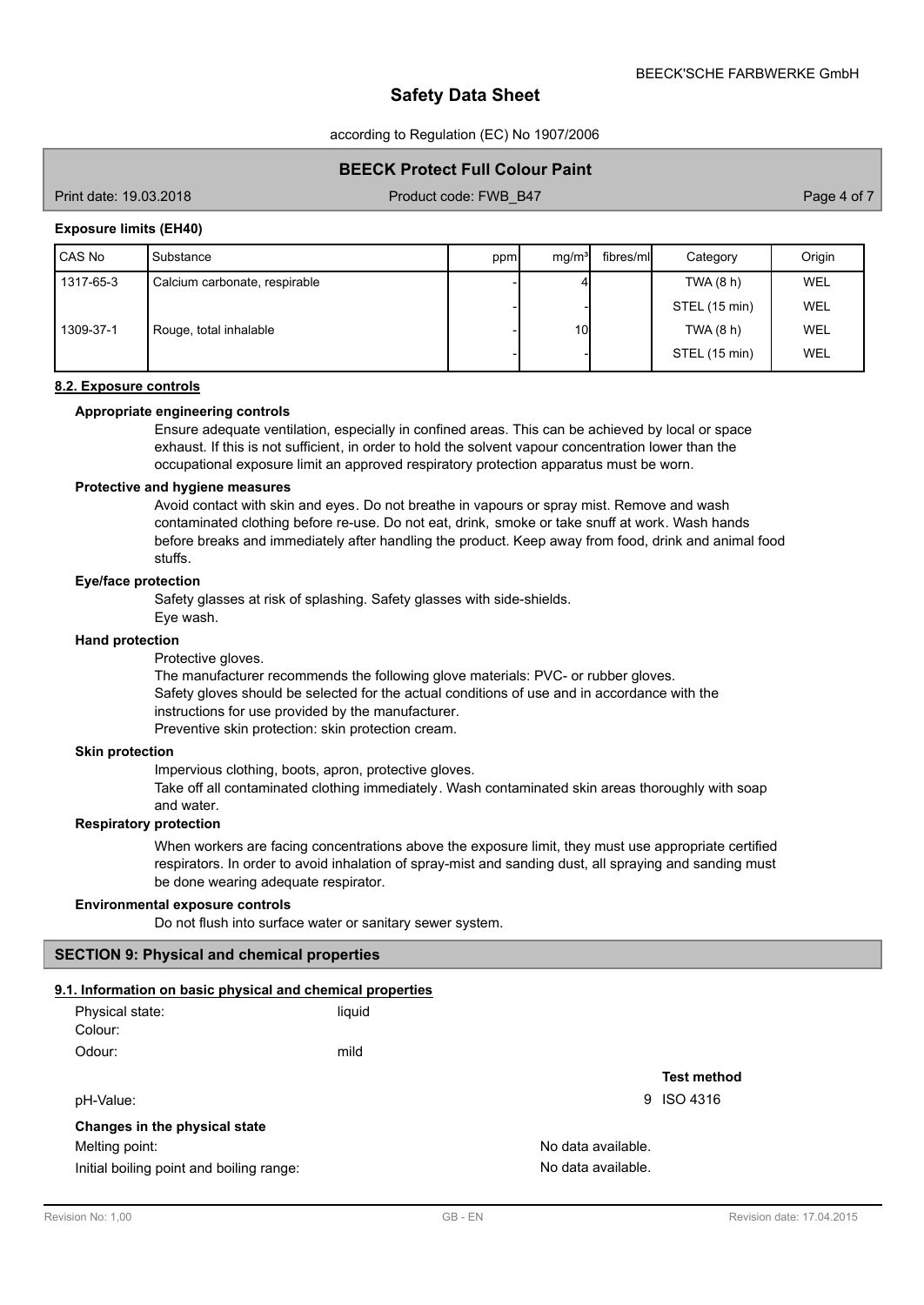according to Regulation (EC) No 1907/2006

| <b>BEECK Protect Full Colour Paint</b>             |                                 |             |  |  |
|----------------------------------------------------|---------------------------------|-------------|--|--|
| Print date: 19.03.2018                             | Product code: FWB B47           | Page 5 of 7 |  |  |
| Sublimation point:                                 | No data available.              |             |  |  |
| Softening point:                                   | No data available.              |             |  |  |
| Flash point:                                       | not applicable                  |             |  |  |
| <b>Explosive properties</b><br>No data available.  |                                 |             |  |  |
| Lower explosion limits:                            | No data available.              |             |  |  |
| Upper explosion limits:                            | No data available.              |             |  |  |
| <b>Auto-ignition temperature</b>                   |                                 |             |  |  |
| Solid:                                             | No data available.              |             |  |  |
| Decomposition temperature:                         | No data available.              |             |  |  |
| Vapour pressure:                                   | No data available.              |             |  |  |
| Density:                                           | $1,41 - 1,67$ g/cm <sup>3</sup> |             |  |  |
| Water solubility:                                  | No data available.              |             |  |  |
| Solubility in other solvents<br>No data available. |                                 |             |  |  |
| Partition coefficient:                             | No data available.              |             |  |  |
| Viscosity / dynamic:                               | 5000 mPa·s ISO 2555             |             |  |  |
| Vapour density:                                    | No data available.              |             |  |  |
| 9.2. Other information                             |                                 |             |  |  |
| Solid content:                                     | No data available.              |             |  |  |

No data available.

### **SECTION 10: Stability and reactivity**

#### **10.1. Reactivity**

No data available.

### **10.2. Chemical stability**

Stable under proper storage and handling.

### **10.3. Possibility of hazardous reactions**

No dangerous reactions occur under normal storage conditions and in normal use. Does not polymerize.

#### **10.4. Conditions to avoid**

None under normal use.

### **10.5. Incompatible materials**

strong oxidizers; strong acids

### **10.6. Hazardous decomposition products**

No decomposition if stored and applied as directed.

### **SECTION 11: Toxicological information**

### **11.1. Information on toxicological effects**

### **Acute toxicity**

No data is available on the product itself.

Calcium carbonate LD50/oral/rat: 6450 mg/kg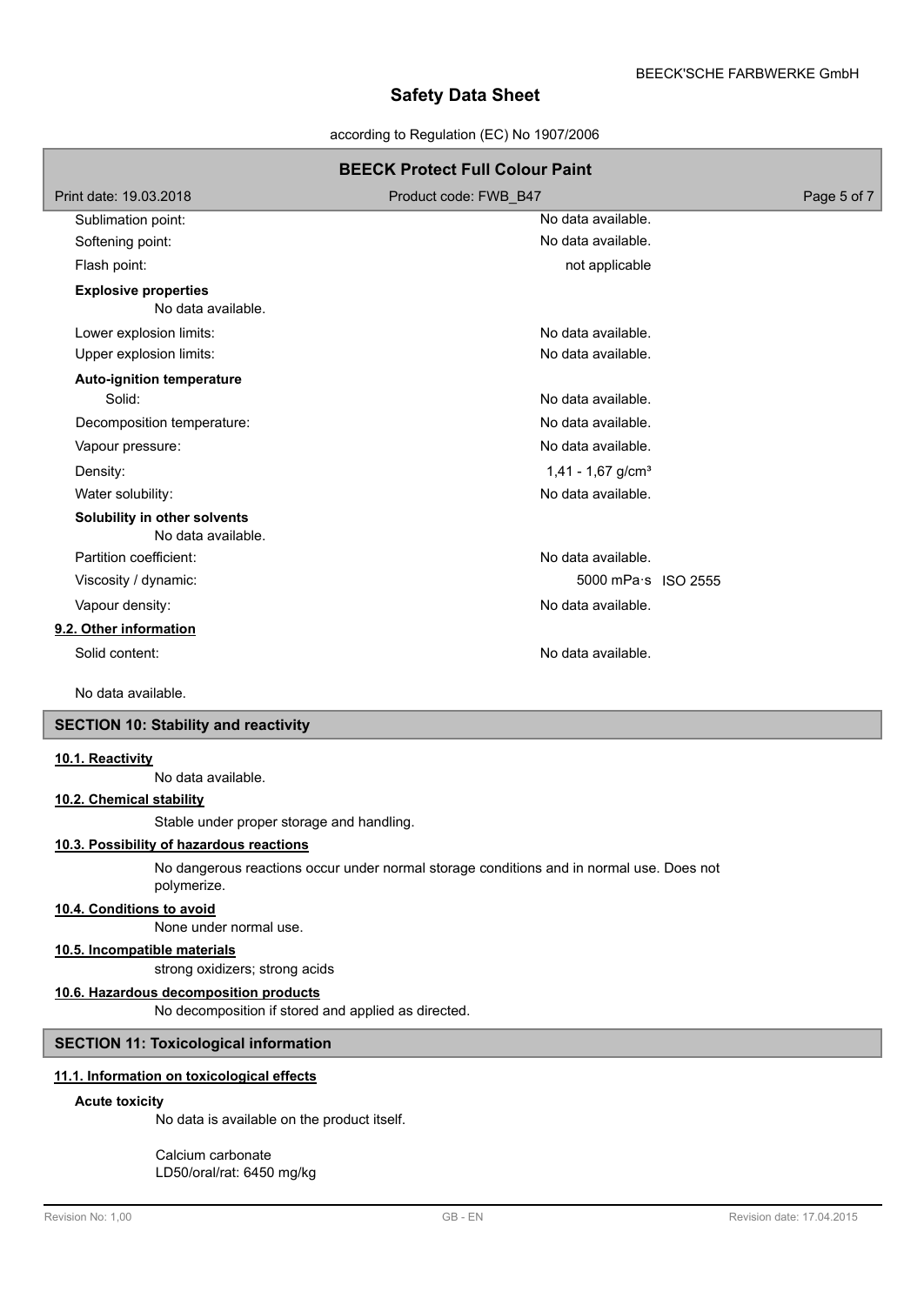according to Regulation (EC) No 1907/2006

### **BEECK Protect Full Colour Paint**

Print date: 19.03.2018 Product code: FWB\_B47 Product code: FWB\_B47 Page 6 of 7

### **SECTION 12: Ecological information**

#### **12.1. Toxicity**

No data is available on the product itself.

### **12.2. Persistence and degradability**

#### No data available.

**12.3. Bioaccumulative potential**

No data available.

#### **12.4. Mobility in soil**

No data available.

### **12.5. Results of PBT and vPvB assessment**

No data available.

#### **12.6. Other adverse effects**

No data available.

#### **Further information**

Do not flush into surface water or sanitary sewer system. Do not allow material to contaminate ground water system.

### **SECTION 13: Disposal considerations**

### **13.1. Waste treatment methods**

#### **Advice on disposal**

Disposal in accordance with the official regulations.

Do not flush into surface water or sanitary sewer system. Offer surplus and non-recyclable solutions to a licensed disposal company.

#### **Waste disposal number of waste from residues/unused products**

080112 WASTES FROM THE MANUFACTURE, FORMULATION, SUPPLY AND USE (MFSU) OF COATINGS (PAINTS, VARNISHES AND VITREOUS ENAMELS), ADHESIVES, SEALANTS AND PRINTING INKS; wastes from MFSU and removal of paint and varnish; waste paint and varnish other than those mentioned in 08 01 11

### **Waste disposal number of used product**

WASTES FROM THE MANUFACTURE, FORMULATION, SUPPLY AND USE (MFSU) OF COATINGS (PAINTS, VARNISHES AND VITREOUS ENAMELS), ADHESIVES, SEALANTS AND PRINTING INKS; wastes from MFSU and removal of paint and varnish; waste paint and varnish other than those mentioned in 08 01 11 080112

#### **Contaminated packaging**

Packaging can be sent for recycling after being emptied and cleaned. If recycling is not practicable, dispose of in compliance with the official regulations and the Environmental Protection (Duty of Care) Regulations 1991.

### **SECTION 14: Transport information**

#### **Land transport (ADR/RID)**

#### **Other applicable information (land transport)**

Not classified as dangerous regarding transport regulations.

### **Inland waterways transport (ADN)**

#### **Other applicable information (inland waterways transport)**

Not classified as dangerous regarding transport regulations.

### **Marine transport (IMDG)**